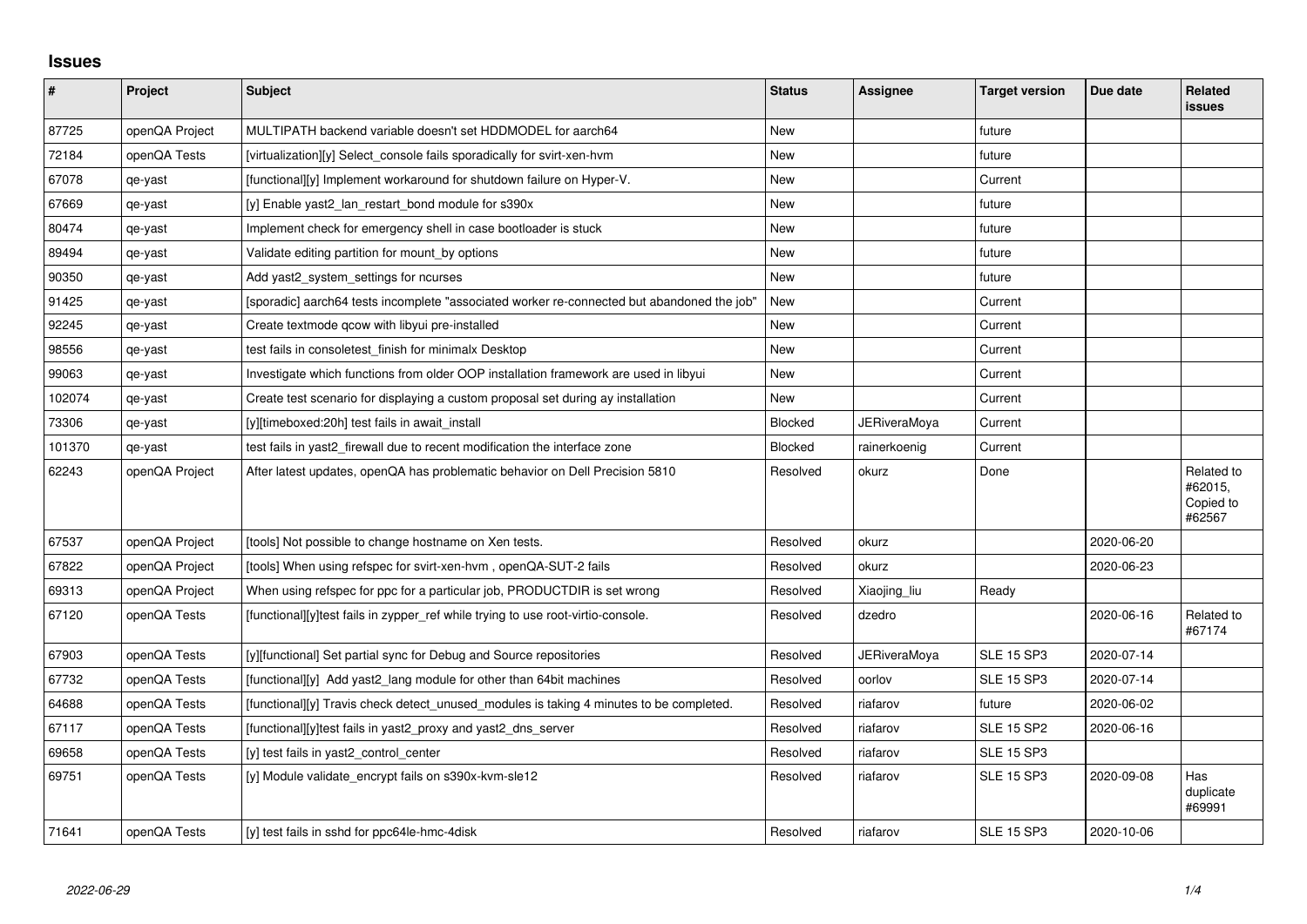| $\vert$ # | Project      | Subject                                                                                                     | <b>Status</b> | Assignee            | <b>Target version</b> | Due date   | <b>Related</b><br><b>issues</b>                                                                    |
|-----------|--------------|-------------------------------------------------------------------------------------------------------------|---------------|---------------------|-----------------------|------------|----------------------------------------------------------------------------------------------------|
| 63814     | openQA Tests | [functional][y][virtualization][hyperv][timeboxed:12h] msdos test for hyperv, fails in<br>validate fs table | Resolved      | syrianidou_sofia    | Milestone 32          | 2020-04-07 |                                                                                                    |
| 64204     | openQA Tests | [functional][y] test fails in yast2_lan_restart                                                             | Resolved      | syrianidou_sofia    |                       | 2020-03-10 |                                                                                                    |
| 64325     | openQA Tests | [functional][y] Add check in autoyast installation test with wrong autoyast profile path                    | Resolved      | syrianidou sofia    |                       | 2020-05-05 |                                                                                                    |
| 64466     | openQA Tests | [functional][y][hyper-v][timeboxed:16h] test fails in shutdown                                              | Resolved      | syrianidou_sofia    | Milestone 35+         | 2020-05-19 |                                                                                                    |
| 71653     | openQA Tests | [y][timeboxed:20h] Investigate sporadic failure in prepare_test_data                                        | Resolved      | syrianidou_sofia    | <b>SLE 15 SP3</b>     | 2020-10-06 |                                                                                                    |
| 69754     | openQA Tests | [y][u] tests fail in bootloader_start for ppc64le - PowerVM workers not available                           | Resolved      | szarate             | <b>SLE 15 SP3</b>     |            | Related to<br>#69406,<br>Related to<br>#68980,<br>Related to<br>#68977, Has<br>duplicate<br>#70474 |
| 67534     | openQA Tests | [functional][y] Change yast2_lan hostname validation                                                        | Resolved      | ybonatakis          | <b>SLE 15 SP2</b>     | 2020-06-30 |                                                                                                    |
| 76885     | qe-yast      | Unit test for yast2-metapackage-handler OneClickInstallWorkerFunction.rb (part I)                           | Resolved      | oorlov              | <b>SLE 15 SP3</b>     |            |                                                                                                    |
| 81310     | qe-yast      | [sporadic][timeboxed:10h] test fails in mediacheck on svirt uefi                                            | Resolved      | oorlov              | future                |            |                                                                                                    |
| 91830     | qe-yast      | Investigate if a change of DH version for TLS negotiation can fix 'remote_controller' module                | Resolved      | oorlov              | <b>SLE 15 SP3</b>     |            |                                                                                                    |
| 67126     | qe-yast      | [functional][y] Add validation module for nis mm tests                                                      | Resolved      | syrianidou_sofia    | <b>SLE 15 SP2</b>     | 2020-06-30 |                                                                                                    |
| 69634     | qe-yast      | [y][timeboxed:24h] Add unit test for yast-metapackage-handler                                               | Resolved      | syrianidou_sofia    | future                |            |                                                                                                    |
| 71122     | qe-yast      | [y][timeboxed:12h] Organize and open tickets for yast-matepackage-handler unit test                         | Resolved      | syrianidou_sofia    | <b>SLE 15 SP3</b>     |            |                                                                                                    |
| 76879     | qe-yast      | Unit test for yast2-metapackage-handler OneClickInstall.rb (part I)                                         | Resolved      | syrianidou_sofia    | <b>SLE 15 SP3</b>     |            |                                                                                                    |
| 76882     | qe-yast      | Unit test for yast2-metapackage-handler OneClickInstall.rb (part II)                                        | Resolved      | syrianidou sofia    | future                |            |                                                                                                    |
| 80216     | qe-yast      | Adjust home encrypted scenario for the UI changes in the Expert Partitioner                                 | Resolved      | syrianidou_sofia    | <b>SLE 15 SP3</b>     |            |                                                                                                    |
| 90851     | qe-yast      | SLE 15 SP3 Release Candidate 2 exploratory testing                                                          | Resolved      | syrianidou_sofia    |                       |            |                                                                                                    |
| 69655     | qe-yast      | [y][timeboxed:12h] Modify check in autoyast installation test                                               | Resolved      | ybonatakis          | <b>SLE 15 SP3</b>     | 2020-10-06 |                                                                                                    |
| 102638    | qe-yast      | Investigate black screen between lockscreen                                                                 | Closed        | dzedro              | Current               |            |                                                                                                    |
| 97325     | qe-yast      | Collect logs in autoyast_reinstall when failing detecting disk after installation                           | Closed        | geor                | Current               |            |                                                                                                    |
| 97766     | qe-yast      | Adapt the order of activation for ZFCP with client for libyui-rest-api                                      | Closed        | geor                | Current               |            | Related to<br>#98811                                                                               |
| 71116     | qe-yast      | [y] Add OpenQA test for OneClickInstall                                                                     | Closed        | <b>JERiveraMoya</b> | SLE 15 SP3            |            |                                                                                                    |
| 75424     | qe-yast      | [sporadic] test fails in force_scheduled_tasks                                                              | Closed        | <b>JERiveraMoya</b> | <b>SLE 15 SP3</b>     |            |                                                                                                    |
| 80272     | qe-yast      | Adapt yast2_expert_partitioner (before: yast2_storage_ng) in ppc64le to use libyui                          | Closed        | <b>JERiveraMoya</b> | <b>SLE 15 SP3</b>     |            | Blocked by<br>#80840                                                                               |
| 93029     | qe-yast      | Implement test module for Product selection using LibyuiClient in YaST Job Group                            | Closed        | <b>JERiveraMoya</b> | <b>SLE 15 SP3</b>     |            |                                                                                                    |
| 95392     | qe-yast      | Expand functionality of prepare_profile module                                                              | Closed        | <b>JERiveraMoya</b> | Current               |            |                                                                                                    |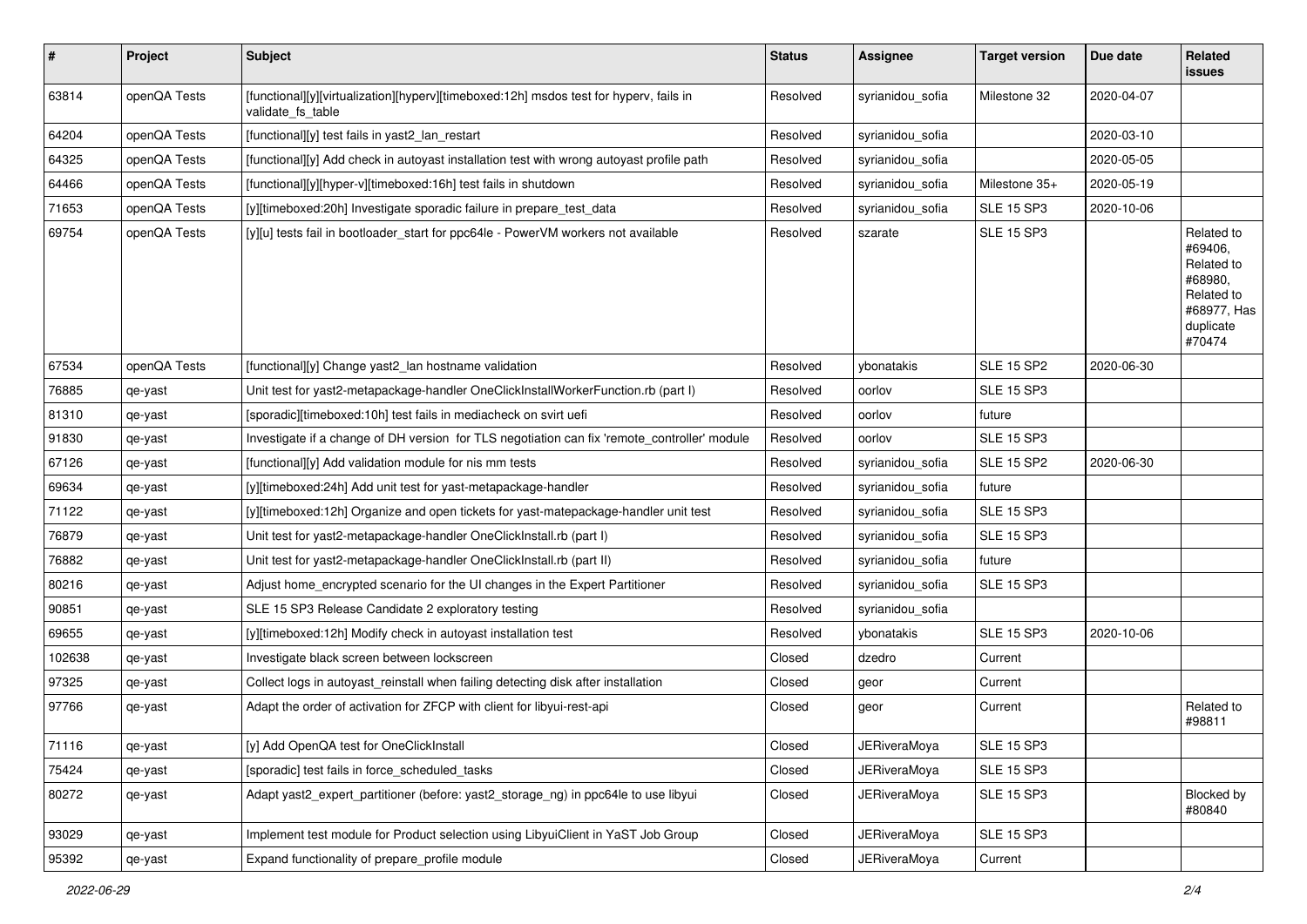| $\sharp$ | Project                  | <b>Subject</b>                                                                                          | <b>Status</b> | Assignee            | <b>Target version</b> | Due date   | Related<br>issues                             |
|----------|--------------------------|---------------------------------------------------------------------------------------------------------|---------------|---------------------|-----------------------|------------|-----------------------------------------------|
| 97319    | qe-yast                  | tests fail for ppc installation at different points                                                     | Closed        | <b>JERiveraMoya</b> | Current               |            |                                               |
| 97331    | qe-yast                  | [timebox: 24h] Investigate failure in rebootmgr                                                         | Closed        | <b>JERiveraMoya</b> | Current               |            | Related to<br>#98832                          |
| 97760    | qe-yast                  | Rewrite workaround for scrolling for bsc#1189550                                                        | Closed        | <b>JERiveraMoya</b> | Current               |            |                                               |
| 102515   | qe-yast                  | validate_self_update greps only in /var/log/y2log and misses compressed logs                            | Closed        | <b>JERiveraMoya</b> | Current               |            |                                               |
| 73471    | qe-yast                  | Enable yast2 firstboot in textmode                                                                      | Closed        | JRivrain            | <b>SLE 15 SP3</b>     |            |                                               |
| 73474    | qe-yast                  | Add more modules to yast2 firstboot                                                                     | Closed        | JRivrain            | <b>SLE 15 SP3</b>     |            |                                               |
| 73477    | qe-yast                  | Modify firstboot configuration for yast2_firstboot_custom                                               | Closed        | JRivrain            | <b>SLE 15 SP3</b>     |            |                                               |
| 80206    | qe-yast                  | Adjust msdos scenario for the UI changes in the Expert Partitioner                                      | Closed        | <b>JRivrain</b>     | <b>SLE 15 SP3</b>     |            |                                               |
| 93641    | qe-yast                  | Create schedules for opensuse test suites                                                               | Closed        | JRivrain            | <b>SLE 15 SP3</b>     |            | Related to<br>#94069,<br>Related to<br>#92479 |
| 87646    | qe-yast                  | Create autoyast test using btrfs quota limit                                                            | Closed        | oorlov              | <b>SLE 15 SP3</b>     |            |                                               |
| 97316    | qe-yast                  | test fails in releasenotes_origin                                                                       | Closed        | rainerkoenig        | Current               | 2021-09-23 |                                               |
| 73363    | qe-yast                  | sporadic failure for btrfs_libstorage-ng@64bit-ipmi                                                     | Closed        | riafarov            | <b>SLE 15 SP3</b>     |            |                                               |
| 73642    | qe-yast                  | Modify allmodules+allpatterns+registration test suite                                                   | Closed        | riafarov            | <b>SLE 15 SP3</b>     |            | Related to<br>#73645                          |
| 80204    | qe-yast                  | Adjust lvm+resize_root scenario for the UI changes in the Expert Partitioner                            | Closed        | riafarov            | <b>SLE 15 SP3</b>     |            |                                               |
| 80276    | qe-yast                  | [sporadic][timeboxed:12h] autoyast_reinstall@s390x-kvm-sle12 fails in installation                      | Closed        | riafarov            | <b>SLE 15 SP3</b>     |            |                                               |
| 89932    | qe-yast                  | [sporadic] stabilize partitioning_firstdisk                                                             | Closed        | riafarov            | <b>SLE 15 SP3</b>     |            |                                               |
| 91130    | qe-yast                  | Use libyui for btrfs_libstorage-ng ipmi and zVM                                                         | Closed        | riafarov            | <b>SLE 15 SP3</b>     |            |                                               |
| 91350    | qe-yast                  | [timeboxed:16h][sporadic] test fails in verify_undelete_snapshots                                       | Closed        | riafarov            | <b>SLE 15 SP3</b>     |            |                                               |
| 76888    | qe-yast                  | Unit test for yast2-metapackage-handler OneClickInstallWorkerFunction.rb (part II)                      | Closed        | syrianidou_sofia    | <b>SLE 15 SP3</b>     |            |                                               |
| 88480    | qe-yast                  | [sporadic] boot_encrypt doesn't unlock encrypted disk for cryptlvm@ppc64le                              | Closed        | syrianidou_sofia    | <b>SLE 15 SP3</b>     |            |                                               |
| 93032    | qe-yast                  | Use accept_license module with libyui-rest-api in all test suites in YaST, TW and Leap 15<br>Job Groups | Closed        | syrianidou_sofia    | <b>SLE 15 SP3</b>     |            |                                               |
| 93411    | qe-yast                  | Create test cases for Language, Keyboard and Product Selection                                          | Closed        | syrianidou_sofia    | <b>SLE 15 SP3</b>     |            |                                               |
| 95542    | qe-yast                  | test fails in yast2_kdump                                                                               | Closed        | syrianidou_sofia    | Current               |            |                                               |
| 95551    | qe-yast                  | autologin_yast test fails in first_boot                                                                 | Closed        | syrianidou_sofia    | Current               |            |                                               |
| 97709    | qe-yast                  | [sporadic] accept_timezone_configuration fails to navigate next screen                                  | Closed        | syrianidou_sofia    | Current               |            |                                               |
| 90692    | openQA<br>Infrastructure | [sporadic] script_output getting wrong output on aarch64                                                | Rejected      |                     |                       |            |                                               |
| 63922    | openQA Tests             | [functional][y] Sporadic failure of mediacheck module in mediacheck@svirt-hyperv-uefi test<br>suite     | Rejected      |                     |                       |            |                                               |